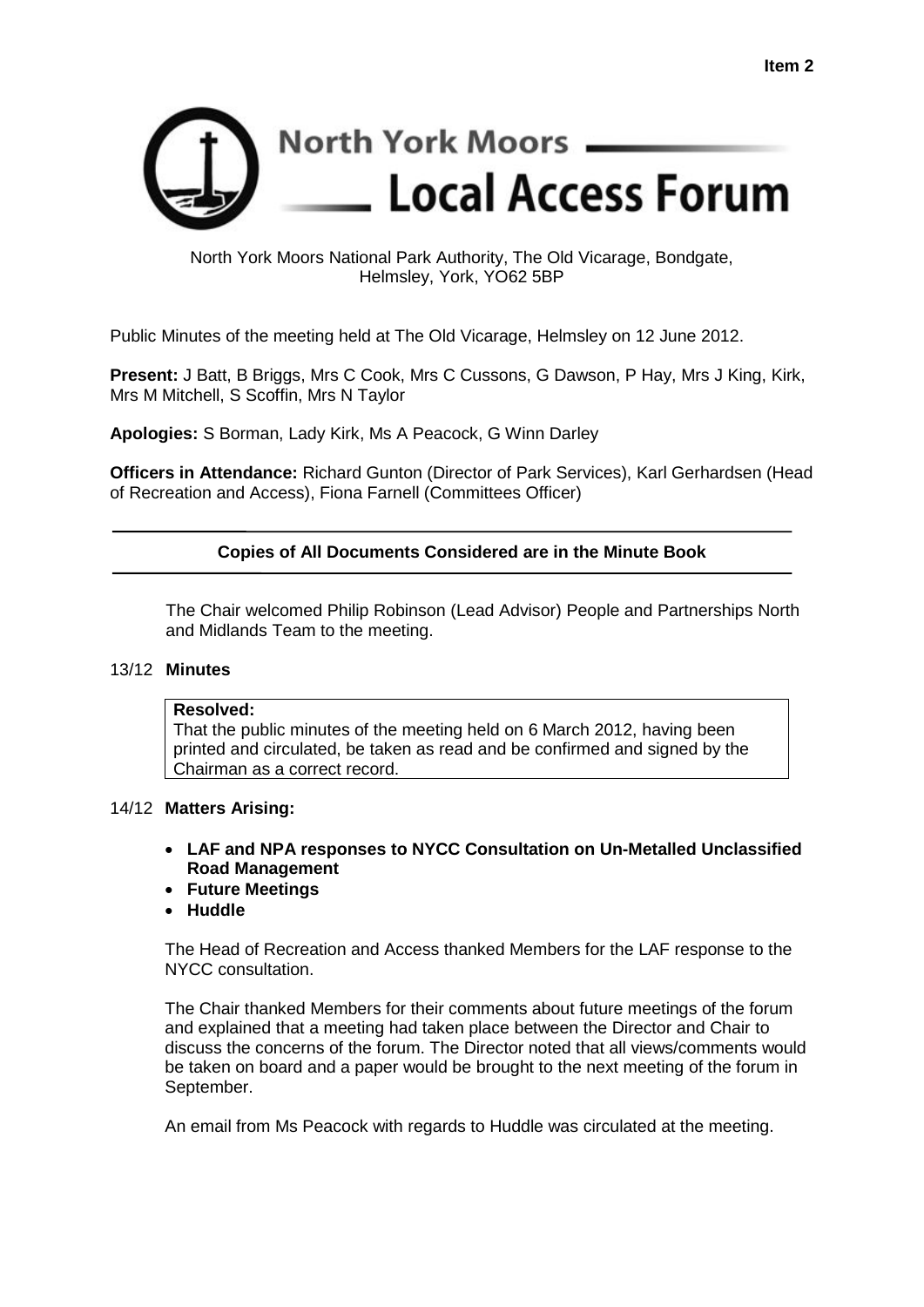# 15/12 **Philip Robinson (Lead Advisor) People and Partnerships North and Midlands Team - Paths for Communities**

Mr Robinson gave members a brief about himself and the work he does on behalf of Natural England and confirmed their commitment to supporting Local Access Forums. It was noted that the next Regional Local Access Forum meeting would be held in Leeds in September and that these meetings would be more focused and subject lead.

Paths for Communities – A grant scheme which started in May 2012, with guidance available on the Natural England website. A budget of £2 million, with £550k to be distributed in the first year and the rest in the second year. Schemes could include upgrades to footpath and bridleway networks for all users. An expression of interest form must be completed and then an advisor will make contact to discuss details and help work up a detailed scheme. Schemes must be community driven, with a rural theme and have financial benefits to the community.

Mr Robinson answered Members questions as follows:

- The funding is given once the scheme is complete, which means the group must pay the costs upfront.
- The project is open to anyone but must be strategically led.
- Although there are limitations placed on the project, a number of expressions of interest had come forward.

# 16/12 **NYMNPA Community Access Project**

# **Resolved:** Members noted the work of the project.

# 17/12 **Barriers – Catriona Cook**

The Deputy Chair noted that the general public should be made aware when a route is an unsurfaced, unclassified road (UUR) and asked that the Authority support a recommendation to have these routes added to ordnance survey maps in the future. Members and officers agreed that this was a good way forward.

The Deputy Chair talked members through the photographs of barriers contained within the agenda and noted that these barriers deny the 'driven horse' access and in some cases the 'ridden horse'. The Head of Recreation and Access confirmed that in general barriers were erected as a last resort and asked the Deputy Chair to produce further examples which the Authority would endeavour to act upon.

## 18/12 **ROWIP 2**

Considered:

The report of the Head of Recreation and Access

## **Resolved:**

Members to email comments direct to the Head of Recreation and Access.

Members agreed that this item be moved up the agenda.

## 19/12 **Update on NPA Business – Steve Scoffin**

Mr Scoffin updated Members as follows: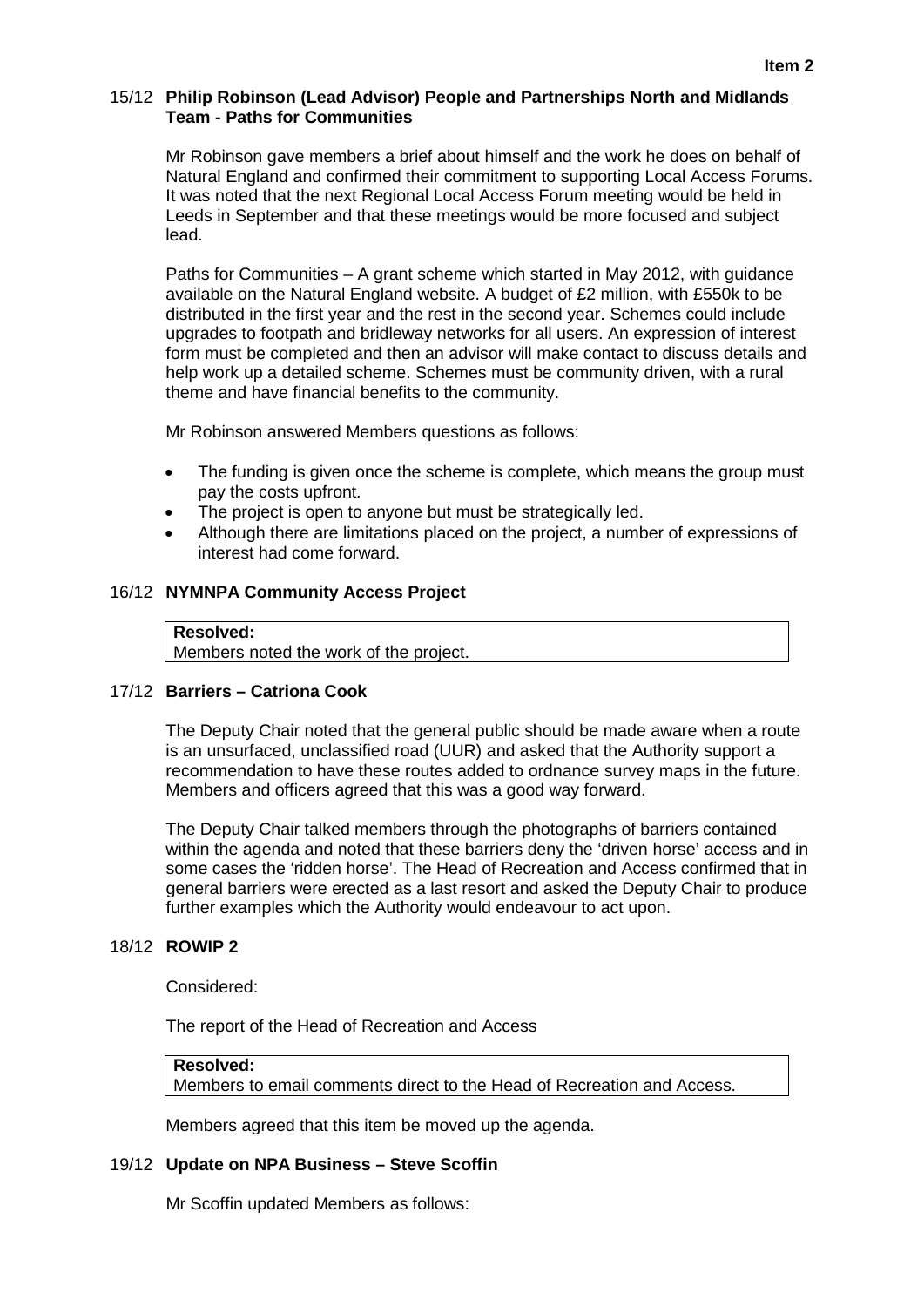- Final draft of the Management Plan to be presented to Members at the June meeting of the Authority.
- LEADER scheme has received an additional £280k
- The launch of the 'Inspired Landscape' exhibition was well attended.
- The opening of the re-vamped visitors centre at Sutton Bank, also went well.
- To celebrate the 60<sup>th</sup> Anniversary 'Yorkshire Dance are performing at 5 different venues during August.

## 20/12 **Consultation on Future Arrangements for National Trails**

A powerpoint presentation was shown, a copy of which appears in the minute book. Members were asked for their collective response to the following questions:

- 1. Do you agree that these propositions describe the right direction of travel? **Some do, while some do not.**
- 2. Do you agree with the proposed approach to quality standards for National Trails? **Difficult when more than one Authority, it is all in the detail.**
- 3. Do you have any comments on the proposed framework or the draft Family and Trail Standards listed in the Annex on page 16 to this discussion paper? **Yes. Support National Authority proposed response to this question.**
- 4. Do you agree with our proposals for how we provide the central government contribution for local delivery? **Yes**
- 5. What special factors do you think should be taken into account in determining the level of award to individual Trails? **Keep it simple and under review.**
- 6. Do you agree that we should no longer specify that a proportion of any grant must be used to fund a National Trail Officer? **That is alright, as long as there is a National Trail Officer (do not mind how funded)**
- 7. Are there any other issues you'd like to raise about our funding proposals? Please explain. **There appears to be no accountability/audit and there needs to be monitoring.**
- 8. Do you agree that Trail Partnerships should be responsible for local delivery? **Yes**
- 9. How can Trail Partnerships demonstrate value for money? **User feedback and satisfactory surveys**
- 10. Do you agree that users should be involved in monitoring quality of provision and have more say in how Trails are provided? **Yes**
- 11. What could be done to help users get more involved in looking after National Trails?

**Become friends of the trail, appeal on website, target schools and youth groups, promote working holidays.**